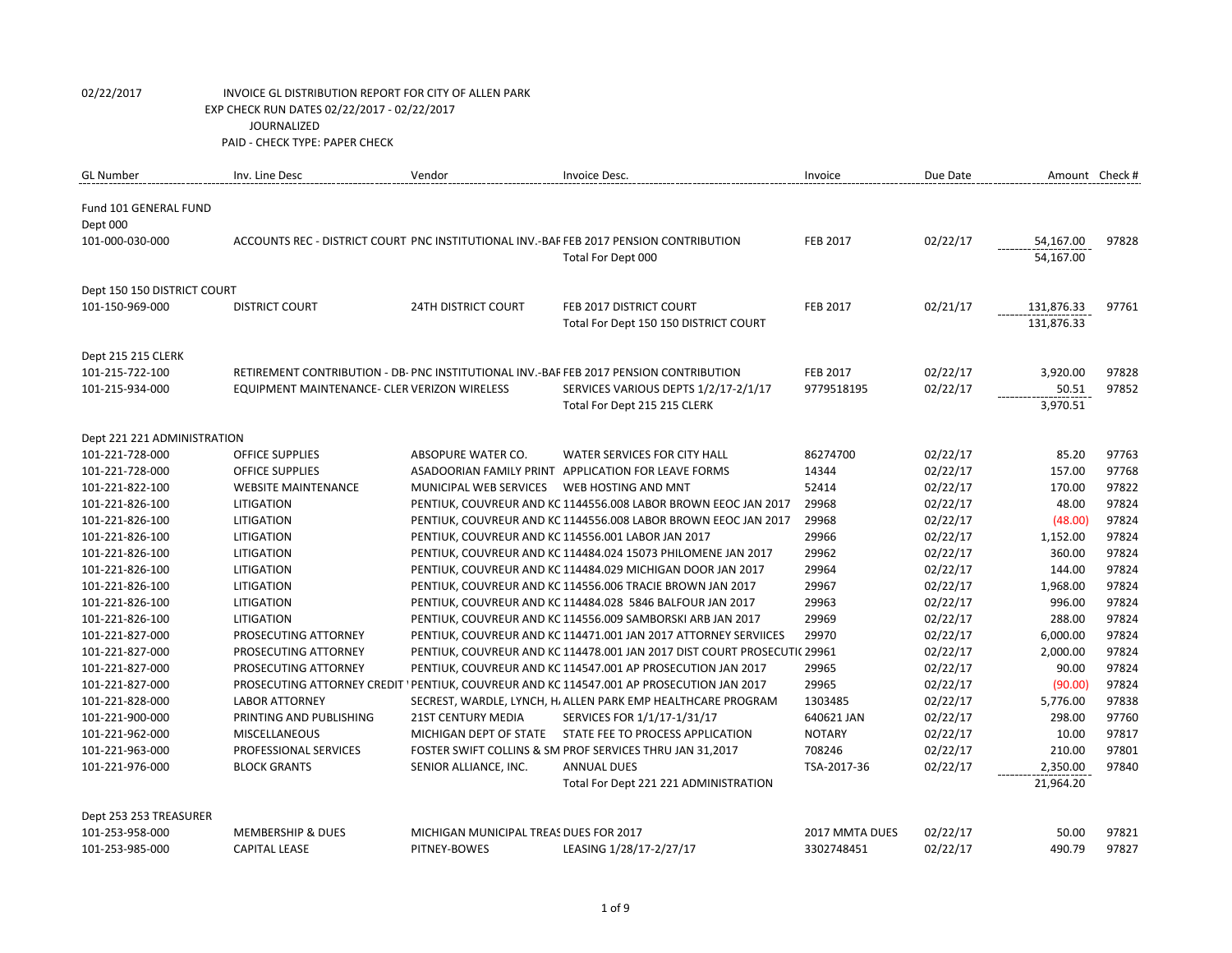| <b>GL Number</b>               | Inv. Line Desc                            | Vendor                                       | Invoice Desc.                                                                                               | Invoice          | Due Date |           | Amount Check # |
|--------------------------------|-------------------------------------------|----------------------------------------------|-------------------------------------------------------------------------------------------------------------|------------------|----------|-----------|----------------|
|                                |                                           |                                              | Total For Dept 253 253 TREASURER                                                                            |                  |          | 540.79    |                |
| Dept 263 263 CITY HALL         |                                           |                                              |                                                                                                             |                  |          |           |                |
| 101-263-802-000                | COMPUTER SOFTWARE MAINT. TR BS&A SOFTWARE |                                              | SERVICES FOR BLDG AND TREASURER                                                                             | 110277           | 02/22/17 | 2,120.00  | 97777          |
| 101-263-853-000                | <b>TELEPHONE</b>                          | AT&T                                         | PHONE SERVICES 2/2/17-3/3/17                                                                                | 02222017         | 02/22/17 | 2,312.58  | 97770          |
| 101-263-853-000                | <b>TELEPHONE</b>                          | COMCAST                                      | SERVICES FOR CITY HALL 2/22/17-3/21/17                                                                      | 8529101680172906 | 02/22/17 | 254.85    | 97782          |
|                                |                                           |                                              | Total For Dept 263 263 CITY HALL                                                                            |                  |          | 4,687.43  |                |
| Dept 305 305 POLICE DEPARTMENT |                                           |                                              |                                                                                                             |                  |          |           |                |
| 101-305-722-100                |                                           |                                              | RETIREMENT CONTRIBUTION - DB- PNC INSTITUTIONAL INV.-BAF FEB 2017 PENSION CONTRIBUTION                      | FEB 2017         | 02/22/17 | 57,531.00 | 97828          |
| 101-305-853-000                | <b>TELEPHONE</b>                          | AT&T                                         | PHONE SERVICES 2/2/17-3/3/17                                                                                | 02222017         | 02/22/17 | 780.98    | 97770          |
| 101-305-931-000                | <b>BUILDING MAINTENANCE</b>               | A & B LOCKSMITH                              | SUPPLIES FOR POLICE DEPT                                                                                    | 81640            | 02/22/17 | 42.95     | 97762          |
| 101-305-931-000                | <b>BUILDING MAINTENANCE</b>               | ADVANTAGE PEST CONTROL SERVICES FOR JAN 2017 |                                                                                                             | <b>JAN 2017</b>  | 02/22/17 | 300.00    | 97764          |
| 101-305-939-000                | <b>VEHICLE MAINTENANCE</b>                | CLASSIC AUTO WASH INC.                       | SERVICES FOR MONTH OF JAN 2017                                                                              | 1674             | 02/22/17 | 226.20    | 97781          |
| 101-305-939-000                | <b>VEHICLE MAINTENANCE</b>                | <b>J'S CARWASH</b>                           | POLICE SERVICES NOV, DEC AND JAN                                                                            | 1914             | 02/22/17 | 184.00    | 97810          |
|                                |                                           |                                              | Total For Dept 305 305 POLICE DEPARTMENT                                                                    |                  |          | 59,065.13 |                |
| Dept 340 340 FIRE DEPARTMENT   |                                           |                                              |                                                                                                             |                  |          |           |                |
| 101-340-722-100                |                                           |                                              | RETIREMENT CONTRIBUTION - DB- PNC INSTITUTIONAL INV.-BAF FEB 2017 PENSION CONTRIBUTION                      | <b>FEB 2017</b>  | 02/22/17 | 43,816.00 | 97828          |
| 101-340-757-000                | <b>OPERATING SUPPLIES</b>                 |                                              | NETWORK SERVICES COMPAI OPERATION SUPPLIES FOR FIRE DEPT                                                    | 6433661-00       | 02/22/17 | 405.37    | 97823          |
| 101-340-757-000                | <b>OPERATING SUPPLIES</b>                 | NETWORK SERVICES COMPAI OPERATING SUPPLIES   |                                                                                                             | 6431837--00      | 02/22/17 | 203.95    | 97823          |
| 101-340-757-500                | <b>RESCUE SUPPLIES</b>                    | J & B MEDICAL SUPPLY, INC. RESCUE SUPPLIES   |                                                                                                             | 3454025          | 02/22/17 | 546.04    | 97809          |
| 101-340-768-000                | <b>UNIFORMS</b>                           | UNITEX DIRECT QUALITY                        | UNIFORMS FOR FIRE DEPT                                                                                      | 147993           | 02/22/17 | 36.98     | 97851          |
| 101-340-853-000                | <b>TELEPHONE</b>                          | AT & T LONG DISTANCE                         | SERVICES 1/5/17-2/3/17                                                                                      | 02222017         | 02/22/17 | 36.37     | 97769          |
| 101-340-853-000                | TELEPHONE- EDWARD CANN                    | <b>VERIZON WIRELESS</b>                      | SERVICES VARIOUS DEPTS 1/2/17-2/1/17                                                                        | 9779518195       | 02/22/17 | 49.95     | 97852          |
| 101-340-853-000                | <b>TELEPHONE- DOUGLAS LAFOND</b>          | <b>VERIZON WIRELESS</b>                      | SERVICES VARIOUS DEPTS 1/2/17-2/1/17                                                                        | 9779518195       | 02/22/17 | 49.95     | 97852          |
| 101-340-853-000                | TELEPHONE- FD ON CALL                     | <b>VERIZON WIRELESS</b>                      | SERVICES VARIOUS DEPTS 1/2/17-2/1/17                                                                        | 9779518195       | 02/22/17 | 50.06     | 97852          |
| 101-340-920-000                | UTILITIES FIRE                            | <b>DTE ENERGY</b>                            | SERVICES FOR GAS 1/11/17-2/9/17                                                                             | 02222017         | 02/22/17 | 2,726.84  | 97795          |
| 101-340-939-000                | <b>VEHICLE MAINTENANCE</b>                | BAKER'S GAS & WELDING SUI CYLINDER RENTAL    |                                                                                                             | 09158051         | 02/22/17 | 19.45     | 97773          |
| 101-340-939-000                | <b>VEHICLE MAINTENANCE</b>                | <b>GLENDALE AUTO VALUE</b>                   | PARTS FOR 2007 FORD EXPLORER                                                                                | 359-119204       | 02/22/17 | 64.09     | 97802          |
| 101-340-939-000                | <b>VEHICLE MAINTENANCE</b>                | ROWLEY BROTHERS INC.                         | <b>PARTS</b>                                                                                                | 2157346-00       | 02/22/17 | 134.20    | 97832          |
| 101-340-939-000                | <b>VEHICLE MAINTENANCE</b>                | ROWLEY BROTHERS INC.                         | <b>PARTS</b>                                                                                                | 2157347-00       | 02/22/17 | 80.20     | 97832          |
| 101-340-939-000                | <b>VEHICLE MAINTENANCE</b>                | ROWLEY BROTHERS INC.                         | <b>PARTS</b>                                                                                                | 2157372-00       | 02/21/17 | 131.76    | 97832          |
| 101-340-939-000                | <b>VEHICLE MAINTENANCE</b>                | ROWLEY BROTHERS INC.                         | <b>CREDIT ON RETURN PARTS</b>                                                                               | 2158182-00       | 02/22/17 | (25.00)   | 97832          |
| 101-340-939-000                | <b>VEHICLE MAINTENANCE</b>                | SAFETY-KLEEN                                 | <b>SUPPLIES</b>                                                                                             | 72485975         | 02/22/17 | 71.97     | 97836          |
| 101-340-939-000                | <b>VEHICLE MAINTENANCE</b>                | WINDER POLICE EQUIPMENT PARTS                |                                                                                                             | 20170229         | 02/22/17 | 802.56    | 97856          |
| 101-340-939-000                | <b>VEHICLE MAINTENANCE</b>                | WINDER POLICE EQUIPMENT PARTS                |                                                                                                             | 20170341         | 02/22/17 | 1,110.82  | 97856          |
| 101-340-958-000                |                                           |                                              | MEMBERSHIP & DUES- CHAPTER AMERICAN PUBLIC WORK AS: 2017 NEW MEMBERSHIP FLEET & RENTENTION 2017 MEMBERSHIP  |                  | 02/22/17 | 25.00     | 97766          |
| 101-340-958-000                |                                           |                                              | MEMBERSHIP & DUES-J MENSING AMERICAN PUBLIC WORK AS: 2017 NEW MEMBERSHIP FLEET & RENTENTION 2017 MEMBERSHIP |                  | 02/22/17 | 95.00     | 97766          |
| 101-340-958-000                | <b>MEMBERSHIP &amp; DUES</b>              | ESTRADA, MICHAEL                             | REIMBURSEMENT FOR PARAMEDIC LISC RENEV REIMBURSEMENT                                                        |                  | 02/22/17 | 25.00     | 97796          |
| 101-340-960-000                | <b>EDUCATION &amp; TRAINING</b>           |                                              | MICHIGAN ASSOC. OF FIRE CI WINTRE CONF FOR FIRE CHIEF AND DEPUTY CH 747                                     |                  | 02/22/17 | 320.00    | 97816          |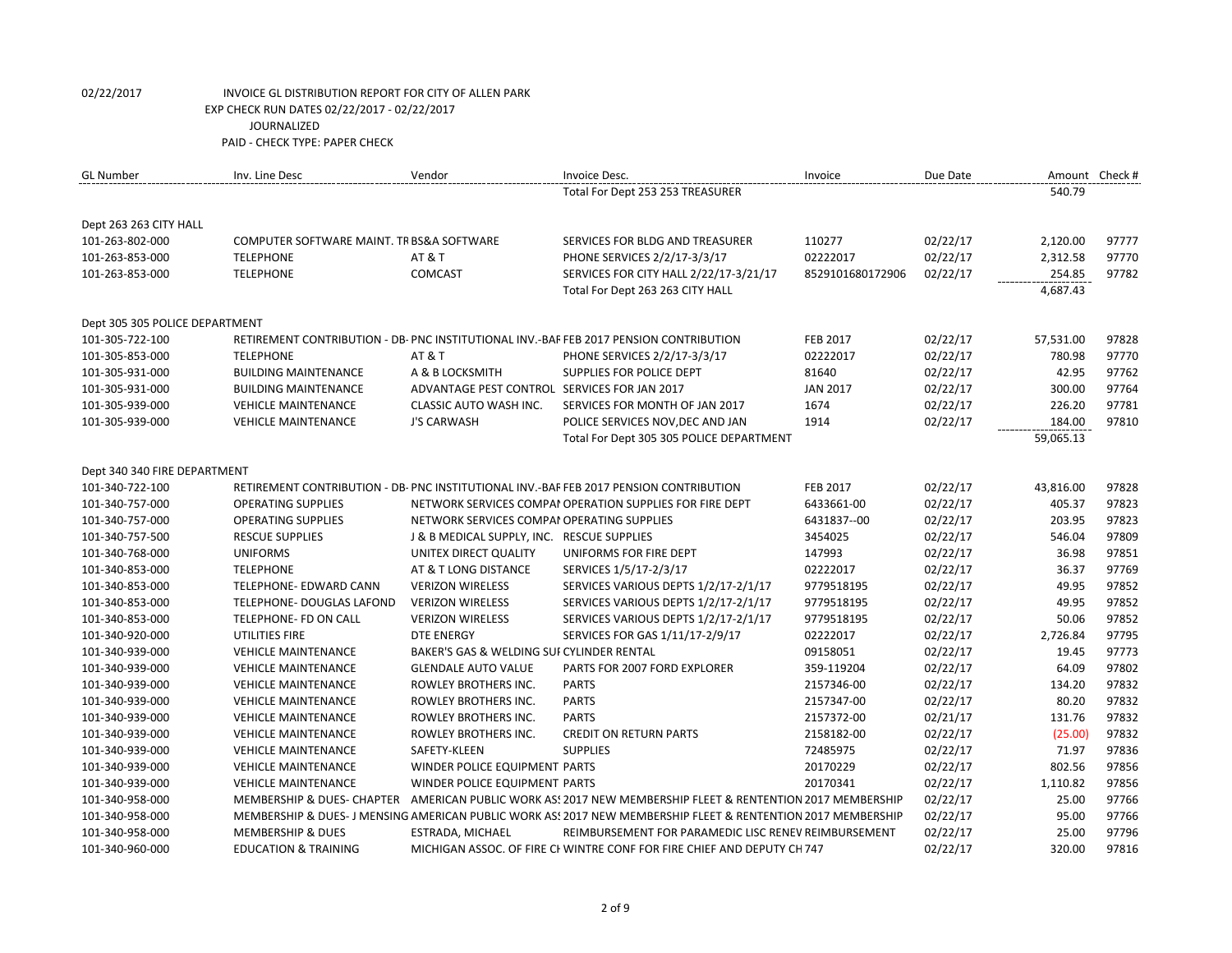| 101-340-985-000<br>SOUTHERN MICHIGAN INFOR COMPUTER SERVICES FOR FIRE DEPT<br>02/22/17<br>480.00<br><b>CAPITAL OUTLAY</b><br>2733<br>51,256.56<br>Total For Dept 340 340 FIRE DEPARTMENT<br>Dept 445 445 DEPARTMENT OF PUBLIC SERVICE<br>63016-99<br>02/22/17<br>40.81<br>101-445-701-000<br>PERSONAL SERVICES<br>ROWLEY BROTHERS INC.<br>SERVICE CHARGES WRITE OFF<br>02/22/17<br>ROWLEY BROTHERS INC.<br>SERVICE CHARGES WRITE OFF<br>63016-99<br>(40.81)<br>101-445-701-000<br>PERSONAL SERVICES<br>101-445-701-000<br>PERSONAL SERVICES<br>ROWLEY BROTHERS INC.<br><b>WRITE OFF FOR SERVICES CHARGES</b><br>73116-99<br>02/22/17<br>7.21<br>(7.21)<br>PERSONAL SERVICES<br>ROWLEY BROTHERS INC.<br><b>WRITE OFF FOR SERVICES CHARGES</b><br>73116-99<br>02/22/17<br>101-445-701-000<br>ROWLEY BROTHERS INC.<br>7.21<br>101-445-701-000<br>PERSONAL SERVICES<br>SERVICE CHARGE WAIVED<br>83116-99 | <b>GL Number</b> | Inv. Line Desc | Vendor | Invoice Desc. | Invoice | Due Date | Amount Check # |       |
|------------------------------------------------------------------------------------------------------------------------------------------------------------------------------------------------------------------------------------------------------------------------------------------------------------------------------------------------------------------------------------------------------------------------------------------------------------------------------------------------------------------------------------------------------------------------------------------------------------------------------------------------------------------------------------------------------------------------------------------------------------------------------------------------------------------------------------------------------------------------------------------------------|------------------|----------------|--------|---------------|---------|----------|----------------|-------|
|                                                                                                                                                                                                                                                                                                                                                                                                                                                                                                                                                                                                                                                                                                                                                                                                                                                                                                      |                  |                |        |               |         |          |                | 97842 |
|                                                                                                                                                                                                                                                                                                                                                                                                                                                                                                                                                                                                                                                                                                                                                                                                                                                                                                      |                  |                |        |               |         |          |                |       |
|                                                                                                                                                                                                                                                                                                                                                                                                                                                                                                                                                                                                                                                                                                                                                                                                                                                                                                      |                  |                |        |               |         |          |                |       |
|                                                                                                                                                                                                                                                                                                                                                                                                                                                                                                                                                                                                                                                                                                                                                                                                                                                                                                      |                  |                |        |               |         |          |                |       |
|                                                                                                                                                                                                                                                                                                                                                                                                                                                                                                                                                                                                                                                                                                                                                                                                                                                                                                      |                  |                |        |               |         |          |                | 97832 |
|                                                                                                                                                                                                                                                                                                                                                                                                                                                                                                                                                                                                                                                                                                                                                                                                                                                                                                      |                  |                |        |               |         |          |                | 97832 |
|                                                                                                                                                                                                                                                                                                                                                                                                                                                                                                                                                                                                                                                                                                                                                                                                                                                                                                      |                  |                |        |               |         |          |                | 97832 |
|                                                                                                                                                                                                                                                                                                                                                                                                                                                                                                                                                                                                                                                                                                                                                                                                                                                                                                      |                  |                |        |               |         |          |                | 97832 |
|                                                                                                                                                                                                                                                                                                                                                                                                                                                                                                                                                                                                                                                                                                                                                                                                                                                                                                      |                  |                |        |               |         | 02/22/17 |                | 97832 |
| 02/22/17<br>(7.21)<br>PERSONAL SERVICES<br>ROWLEY BROTHERS INC.<br>SERVICE CHARGE WAIVED<br>83116-99<br>101-445-701-000                                                                                                                                                                                                                                                                                                                                                                                                                                                                                                                                                                                                                                                                                                                                                                              |                  |                |        |               |         |          |                | 97832 |
| 40.81<br>ROWLEY BROTHERS INC.<br>02/22/17<br>101-445-701-000<br>PERSONAL SERVICES<br><b>CHARGES WAIVED WRITTEN OFF</b><br>53116-99                                                                                                                                                                                                                                                                                                                                                                                                                                                                                                                                                                                                                                                                                                                                                                   |                  |                |        |               |         |          |                | 97832 |
| PERSONAL SERVICES<br>ROWLEY BROTHERS INC.<br><b>CHARGES WAIVED WRITTEN OFF</b><br>02/22/17<br>(40.81)<br>101-445-701-000<br>53116-99                                                                                                                                                                                                                                                                                                                                                                                                                                                                                                                                                                                                                                                                                                                                                                 |                  |                |        |               |         |          |                | 97832 |
| RETIREMENT CONTRIBUTION - DB- PNC INSTITUTIONAL INV.-BAF FEB 2017 PENSION CONTRIBUTION<br>02/22/17<br>19,166.00<br>101-445-722-100<br><b>FEB 2017</b>                                                                                                                                                                                                                                                                                                                                                                                                                                                                                                                                                                                                                                                                                                                                                |                  |                |        |               |         |          |                | 97828 |
| 101-445-853-000<br><b>TELEPHONE</b><br><b>AT &amp; T</b><br>PHONE SERVICES 2/2/17-3/3/17<br>02222017<br>02/22/17<br>112.66                                                                                                                                                                                                                                                                                                                                                                                                                                                                                                                                                                                                                                                                                                                                                                           |                  |                |        |               |         |          |                | 97770 |
| TELEPHONE-GARAGE<br><b>VERIZON WIRELESS</b><br>SERVICES VARIOUS DEPTS 1/2/17-2/1/17<br>9779518195<br>02/22/17<br>50.51<br>101-445-853-000                                                                                                                                                                                                                                                                                                                                                                                                                                                                                                                                                                                                                                                                                                                                                            |                  |                |        |               |         |          |                | 97852 |
| 20.10<br>101-445-920-000<br>UTILITIES 10777 PELHAM<br><b>DTE ENERGY</b><br>SERVICES 1/10/17-2/10/17<br>02222017<br>02/22/17                                                                                                                                                                                                                                                                                                                                                                                                                                                                                                                                                                                                                                                                                                                                                                          |                  |                |        |               |         |          |                | 97792 |
| SERVICES FOR GAS 1/11/17-2/9/17<br>02222017<br>02/22/17<br>2,044.12<br>101-445-920-000<br>UTILITIES GARAGE APT R<br><b>DTE ENERGY</b>                                                                                                                                                                                                                                                                                                                                                                                                                                                                                                                                                                                                                                                                                                                                                                |                  |                |        |               |         |          |                | 97795 |
| 02/22/17<br>394.35<br>101-445-926-000<br>STREET LIGHTING- 15501 PHILOMI DTE ENERGY<br>SERVICES STREETLIGHTS 1/10/17-02/02/17<br>02222017                                                                                                                                                                                                                                                                                                                                                                                                                                                                                                                                                                                                                                                                                                                                                             |                  |                |        |               |         |          |                | 97794 |
| STREET LIGHTING- 15702 GARFIELI DTE ENERGY<br>SERVICES STREETLIGHTS 1/10/17-02/02/17<br>02222017<br>02/22/17<br>259.56<br>101-445-926-000                                                                                                                                                                                                                                                                                                                                                                                                                                                                                                                                                                                                                                                                                                                                                            |                  |                |        |               |         |          |                | 97794 |
| 02/22/17<br>382.45<br>101-445-926-000<br>STREET LIGHTING 15860 GARFIELD DTE ENERGY<br>SERVICES STREETLIGHTS 1/10/17-02/02/17<br>02222017                                                                                                                                                                                                                                                                                                                                                                                                                                                                                                                                                                                                                                                                                                                                                             |                  |                |        |               |         |          |                | 97794 |
| STREET LIGHTING TRAFFIC SIGNAL DTE ENERGY<br>SERVICES STREETLIGHTS 1/10/17-02/02/17<br>02222017<br>02/22/17<br>33,331.00<br>101-445-926-000                                                                                                                                                                                                                                                                                                                                                                                                                                                                                                                                                                                                                                                                                                                                                          |                  |                |        |               |         |          |                | 97794 |
| 02222017<br>101-445-926-000<br>STREET LIGHTING- 15841 PHILOMI DTE ENERGY<br>SERVICES STREETLIGHTS 1/10/17-02/02/17<br>02/22/17<br>415.45                                                                                                                                                                                                                                                                                                                                                                                                                                                                                                                                                                                                                                                                                                                                                             |                  |                |        |               |         |          |                | 97794 |
| <b>VEHICLE MAINTENANCE</b><br>BAKER'S GAS & WELDING SUI CYLINDER RENTAL<br>09158051<br>02/22/17<br>19.45<br>101-445-939-000                                                                                                                                                                                                                                                                                                                                                                                                                                                                                                                                                                                                                                                                                                                                                                          |                  |                |        |               |         |          |                | 97773 |
| <b>PARTS</b><br>42451<br>02/22/17<br>413.56<br>101-445-939-000<br><b>VEHICLE MAINTENANCE</b><br><b>CANNON EQUIPMENT</b>                                                                                                                                                                                                                                                                                                                                                                                                                                                                                                                                                                                                                                                                                                                                                                              |                  |                |        |               |         |          |                | 97778 |
| <b>VEHICLE MAINTENANCE</b><br>DOWNRIVER HITCH AND TRU PARTS, SERVICES<br>12611<br>02/22/17<br>453.85<br>101-445-939-000                                                                                                                                                                                                                                                                                                                                                                                                                                                                                                                                                                                                                                                                                                                                                                              |                  |                |        |               |         |          |                | 97788 |
| 1575834<br>7.39<br>101-445-939-000<br><b>VEHICLE MAINTENANCE</b><br><b>EXOTIC AUTOMATION &amp; SUPI PARTS</b><br>02/22/17                                                                                                                                                                                                                                                                                                                                                                                                                                                                                                                                                                                                                                                                                                                                                                            |                  |                |        |               |         |          |                | 97798 |
| 51.25<br>101-445-939-000<br><b>VEHICLE MAINTENANCE</b><br><b>EXOTIC AUTOMATION &amp; SUPIPARTS</b><br>1579385<br>02/22/17                                                                                                                                                                                                                                                                                                                                                                                                                                                                                                                                                                                                                                                                                                                                                                            |                  |                |        |               |         |          |                | 97798 |
| 02/22/17<br>(245.40)<br>101-445-939-000<br><b>VEHICLE MAINTENANCE</b><br>FLEETPRIDE, INC.<br><b>CREDIT RET PARTS</b><br>82811109                                                                                                                                                                                                                                                                                                                                                                                                                                                                                                                                                                                                                                                                                                                                                                     |                  |                |        |               |         |          |                | 97800 |
| <b>PARTS</b><br>02/22/17<br>513.78<br><b>VEHICLE MAINTENANCE</b><br>FLEETPRIDE, INC.<br>82797207<br>101-445-939-000                                                                                                                                                                                                                                                                                                                                                                                                                                                                                                                                                                                                                                                                                                                                                                                  |                  |                |        |               |         |          |                | 97800 |
| <b>PARTS</b><br>82767383<br>02/22/17<br>179.44<br>101-445-939-000<br><b>VEHICLE MAINTENANCE</b><br>FLEETPRIDE, INC.                                                                                                                                                                                                                                                                                                                                                                                                                                                                                                                                                                                                                                                                                                                                                                                  |                  |                |        |               |         |          |                | 97800 |
| <b>PARTS</b><br>02/22/17<br>7.78<br>101-445-939-000<br><b>VEHICLE MAINTENANCE</b><br><b>GLENDALE AUTO VALUE</b><br>359-119056                                                                                                                                                                                                                                                                                                                                                                                                                                                                                                                                                                                                                                                                                                                                                                        |                  |                |        |               |         |          |                | 97802 |
| 02/22/17<br>88.78<br>101-445-939-000<br><b>VEHICLE MAINTENANCE</b><br><b>GLENDALE AUTO VALUE</b><br>PARTS FOR 2003 FORD CROWN VICTORIA<br>359-119062                                                                                                                                                                                                                                                                                                                                                                                                                                                                                                                                                                                                                                                                                                                                                 |                  |                |        |               |         |          |                | 97802 |
| (4.78)<br>101-445-939-000<br><b>VEHICLE MAINTENANCE</b><br><b>GLENDALE AUTO VALUE</b><br>RET PARTS FROM INV 118749<br>CM359-118786<br>02/22/17                                                                                                                                                                                                                                                                                                                                                                                                                                                                                                                                                                                                                                                                                                                                                       |                  |                |        |               |         |          |                | 97802 |
| 02/22/17<br>175.00<br>101-445-939-000<br><b>VEHICLE MAINTENANCE</b><br>GLOBAL TELEMATIC SOLUTIO MONTHLY SUBSCRIPTION SERVICES 1/27/17-2/ 26586                                                                                                                                                                                                                                                                                                                                                                                                                                                                                                                                                                                                                                                                                                                                                       |                  |                |        |               |         |          |                | 97804 |
| 101-445-939-000<br><b>VEHICLE MAINTENANCE</b><br>ROWLEY BROTHERS INC.<br><b>PARTS</b><br>2157346-00<br>02/22/17<br>134.20                                                                                                                                                                                                                                                                                                                                                                                                                                                                                                                                                                                                                                                                                                                                                                            |                  |                |        |               |         |          |                | 97832 |
| ROWLEY BROTHERS INC.<br><b>PARTS</b><br>996.94<br>101-445-939-000<br><b>VEHICLE MAINTENANCE</b><br>2157346-01<br>02/22/17                                                                                                                                                                                                                                                                                                                                                                                                                                                                                                                                                                                                                                                                                                                                                                            |                  |                |        |               |         |          |                | 97832 |
| 80.20<br>101-445-939-000<br><b>VEHICLE MAINTENANCE</b><br>ROWLEY BROTHERS INC.<br><b>PARTS</b><br>2157347-00<br>02/22/17                                                                                                                                                                                                                                                                                                                                                                                                                                                                                                                                                                                                                                                                                                                                                                             |                  |                |        |               |         |          |                | 97832 |
| <b>CREDIT ON RETURN PARTS</b><br>02/22/17<br>(75.00)<br>101-445-939-000<br><b>VEHICLE MAINTENANCE</b><br>ROWLEY BROTHERS INC.<br>2158182-00                                                                                                                                                                                                                                                                                                                                                                                                                                                                                                                                                                                                                                                                                                                                                          |                  |                |        |               |         |          |                | 97832 |
| 02/22/17<br>173.88<br>101-445-939-000<br><b>VEHICLE MAINTENANCE</b><br>SAFELITE FULFILLMENT INC<br>SERVICES ON 2001 VEHICLE<br>03501-021988                                                                                                                                                                                                                                                                                                                                                                                                                                                                                                                                                                                                                                                                                                                                                          |                  |                |        |               |         |          |                | 97835 |
| <b>SUPPLIES</b><br>72485975<br>02/22/17<br>71.97<br>101-445-939-000<br><b>VEHICLE MAINTENANCE</b><br>SAFETY-KLEEN                                                                                                                                                                                                                                                                                                                                                                                                                                                                                                                                                                                                                                                                                                                                                                                    |                  |                |        |               |         |          |                | 97836 |
| 240179<br>02/22/17<br>54.32<br>101-445-939-000<br><b>VEHICLE MAINTENANCE</b><br>WILLIAM F. SELL & SON<br>PARTS REP INV 239555                                                                                                                                                                                                                                                                                                                                                                                                                                                                                                                                                                                                                                                                                                                                                                        |                  |                |        |               |         |          |                | 97839 |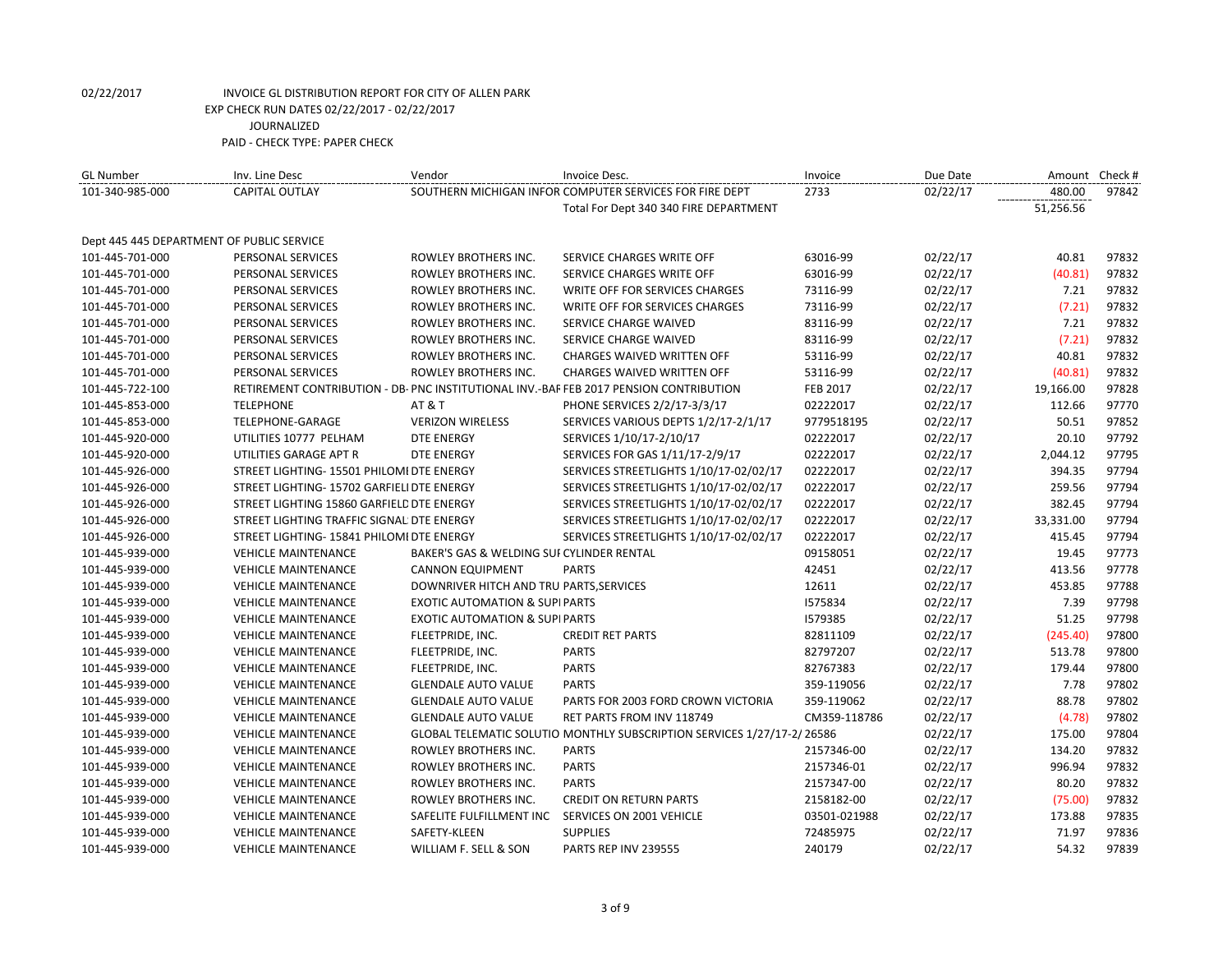| <b>GL Number</b>              | Inv. Line Desc                                     | Vendor                                        | Invoice Desc.                                                | Invoice     | Due Date | Amount    | Check # |
|-------------------------------|----------------------------------------------------|-----------------------------------------------|--------------------------------------------------------------|-------------|----------|-----------|---------|
| 101-445-939-000               | <b>VEHICLE MAINTENANCE</b>                         | WILLIAM F. SELL & SON                         | <b>SUPPLIES</b>                                              | 239848      | 02/22/17 | 34.00     | 97839   |
| 101-445-939-000               | <b>VEHICLE MAINTENANCE</b>                         | WILLIAM F. SELL & SON                         | INV INCORRECTLY WITH SALES TAX-- SEE INVOI 239555            |             | 02/22/17 | 57.58     | 97839   |
| 101-445-939-000               | VEHICLE MAINTENANCE-TAX EXEN WILLIAM F. SELL & SON |                                               | INV INCORRECTLY WITH SALES TAX-- SEE INVOI 239555            |             | 02/22/17 | (57.58)   | 97839   |
| 101-445-939-000               | <b>VEHICLE MAINTENANCE</b>                         | <b>TAYLOR CHEVROLET</b>                       | <b>PARTS</b>                                                 | 256102CVR   | 02/22/17 | 616.97    | 97847   |
| 101-445-939-000               | <b>VEHICLE MAINTENANCE</b>                         | TREDROC TIRE ALLEN PARK 7: SERVICE & SUPPLIES |                                                              | 38808       | 02/22/17 | 87.45     | 97849   |
| 101-445-939-000               | <b>VEHICLE MAINTENANCE</b>                         | TREDROC TIRE ALLEN PARK 7: PARTS              |                                                              | 38238       | 02/22/17 | 38.95     | 97849   |
| 101-445-958-000               | <b>MEMBERSHIP &amp; DUES</b>                       | LOCKE, JASON                                  | REIMBURSEMENT FOR RENEWAL FEE MEMBER REIMBURSEMENT           |             | 02/22/17 | 100.00    | 97814   |
| 101-445-962-000               | <b>MISCELLANEOUS</b>                               | MIDWEST MEDICAL CENTER INJURY CLAIM           |                                                              | 90548       | 02/22/17 | 89.23     | 97819   |
| 101-445-962-000               | MISCELLANEOUS- SERVICE CHGE V ROWLEY BROTHERS INC. |                                               | SERVICE CHARGES WRITE OFF                                    | 13117-99    | 02/22/17 | (59.78)   | 97832   |
| 101-445-962-000               | <b>MISCELLANEOUS</b>                               | ROWLEY BROTHERS INC.                          | SERVICE CHARGES WRITE OFF                                    | 13117-99    | 02/22/17 | 59.78     | 97832   |
|                               |                                                    |                                               | Total For Dept 445 445 DEPARTMENT OF PUBLIC SERVICE          |             |          | 60,239.41 |         |
| Dept 707 707 PARKS & REC      |                                                    |                                               |                                                              |             |          |           |         |
| 101-707-784-000               | <b>PARK SERVICES</b>                               | <b>BADER &amp; SONS CO</b>                    | PARTS FOR PARKS & REC                                        | 340509      | 02/22/17 | 69.90     | 97771   |
| 101-707-853-000               | <b>TELEPHONE</b>                                   | AT&T                                          | PHONE SERVICES 2/2/17-3/3/17                                 | 02222017    | 02/22/17 | 101.09    | 97770   |
| 101-707-920-000               | UTILITIES CUNNINGHAM PARK                          | <b>DTE ENERGY</b>                             | SERVICES 1/10/17-2/10/17                                     | 02222017    | 02/22/17 | 50.77     | 97792   |
| 101-707-920-000               | UTILITIES CHAMPAIGN PK                             | <b>DTE ENERGY</b>                             | SERVICES 1/10/17-2/10/17                                     | 02222017    | 02/22/17 | 34.15     | 97792   |
| 101-707-920-000               | UTILITIES CHAMPAIGN PK                             | <b>DTE ENERGY</b>                             | SERVICES 1/10/17-2/10/17                                     | 02222017    | 02/22/17 | 20.92     | 97792   |
| 101-707-920-000               | UTILITIES P& R                                     | <b>DTE ENERGY</b>                             | SERVICES 1/10/17-2/10/17                                     | 02222017    | 02/22/17 | 26.91     | 97792   |
| 101-707-939-000               | <b>VEHICLE MAINTENANCE</b>                         | BAKER'S GAS & WELDING SUI CYLINDER RENTAL     |                                                              | 09158051    | 02/22/17 | 19.45     | 97773   |
| 101-707-939-000               | <b>VEHICLE MAINTENANCE</b>                         | ROWLEY BROTHERS INC.                          | <b>PARTS</b>                                                 | 2157347-00  | 02/22/17 | 80.20     | 97832   |
| 101-707-939-000               | <b>VEHICLE MAINTENANCE</b>                         | SAFETY-KLEEN                                  | <b>SUPPLIES</b>                                              | 72485975    | 02/22/17 | 71.97     | 97836   |
| 101-707-939-000               | <b>VEHICLE MAINTENANCE</b>                         | <b>TAYLOR CHEVROLET</b>                       | <b>PARTS</b>                                                 | 256255CVR   | 02/22/17 | 43.10     | 97847   |
|                               |                                                    |                                               | Total For Dept 707 707 PARKS & REC                           |             |          | 518.46    |         |
| Dept 751 751 COMMUNITY CENTER |                                                    |                                               |                                                              |             |          |           |         |
| 101-751-757-000               | <b>OPERATING SUPPLIES</b>                          |                                               | ALL-AMERICAN ARENA PRODITEMPERED GLASS FOR ARENA             | 984         | 02/22/17 | 1,143.49  | 97765   |
| 101-751-757-000               | <b>OPERATING SUPPLIES</b>                          | GORDON FOOD SERV.                             | SUPPLIES FOR PARKS AND REC                                   | 176026073   | 02/22/17 | 285.40    | 97805   |
| 101-751-757-000               | <b>OPERATING SUPPLIES</b>                          | GORDON FOOD SERV.                             | <b>SUPPLIES</b>                                              | 917048492   | 02/22/17 | 82.90     | 97805   |
| 101-751-757-000               | <b>OPERATING SUPPLIES</b>                          | <b>GORDON FOOD SERV.</b>                      | <b>SUPPLIES</b>                                              | 846131378   | 02/22/17 | 43.06     | 97805   |
| 101-751-757-000               | <b>OPERATING SUPPLIES</b>                          | PEPSI COLA                                    | SUPPLIES FOR COMMUNITY CENTER                                | 49356907    | 02/22/17 | 528.89    | 97826   |
| 101-751-757-000               | <b>OPERATING SUPPLIES</b>                          | PROPANE SERVICES                              | <b>MOTOR FUEL</b>                                            | U0096369    | 02/22/17 | 80.61     | 97830   |
| 101-751-757-000               | <b>OPERATING SUPPLIES</b>                          | PROPANE SERVICES                              | <b>MOTOR FUEL</b>                                            | UO096459    | 02/22/17 | 83.67     | 97830   |
| 101-751-757-000               | <b>OPERATING SUPPLIES</b>                          | <b>SYSCO DETROIT LLC</b>                      | <b>SUPPLIES</b>                                              | 158153660   | 02/22/17 | 410.38    | 97846   |
| 101-751-816-000               | PROF. SERV. - OTHER                                |                                               | JERRY COHEN ELITE LAB INC FEB 2017 COOLING WATER TREATMENT   | 7286        | 02/22/17 | 200.00    | 97811   |
| 101-751-920-000               | <b>UTILITIES</b>                                   | <b>DIRECTV</b>                                | SERVICES 2/8/17-3/7/17                                       | 30632626826 | 02/22/17 | 137.99    | 97787   |
| 101-751-931-000               | <b>BUILDING MAINTENANCE</b>                        | NETWORK SERVICES COMPAI SUPPLIES              |                                                              | 6433598-00  | 02/22/17 | 152.50    | 97823   |
| 101-751-931-000               | <b>BUILDING MAINTENANCE</b>                        | NETWORK SERVICES COMPAI SUPPLIES              |                                                              | 6432068-00  | 02/22/17 | 164.28    | 97823   |
| 101-751-934-000               | <b>EQUIPMENT MAINTENANCE</b>                       | DSM SAW & KNIFE LLC                           | <b>BLADE SHARPENING</b>                                      | 4179        | 02/22/17 | 24.00     | 97790   |
| 101-751-934-000               | <b>EQUIPMENT MAINTENANCE</b>                       |                                               | SERV-ICE REFRIGERATION, IN SERVICE CALL CHANGE MOTOR FAN     | AP102016    | 02/22/17 | 475.00    | 97841   |
| 101-751-934-000               | <b>EQUIPMENT MAINTENANCE</b>                       |                                               | SERV-ICE REFRIGERATION, IN SERVICE CALL ON EAST DEHUMIDIFIER | AP100316    | 02/22/17 | 440.70    | 97841   |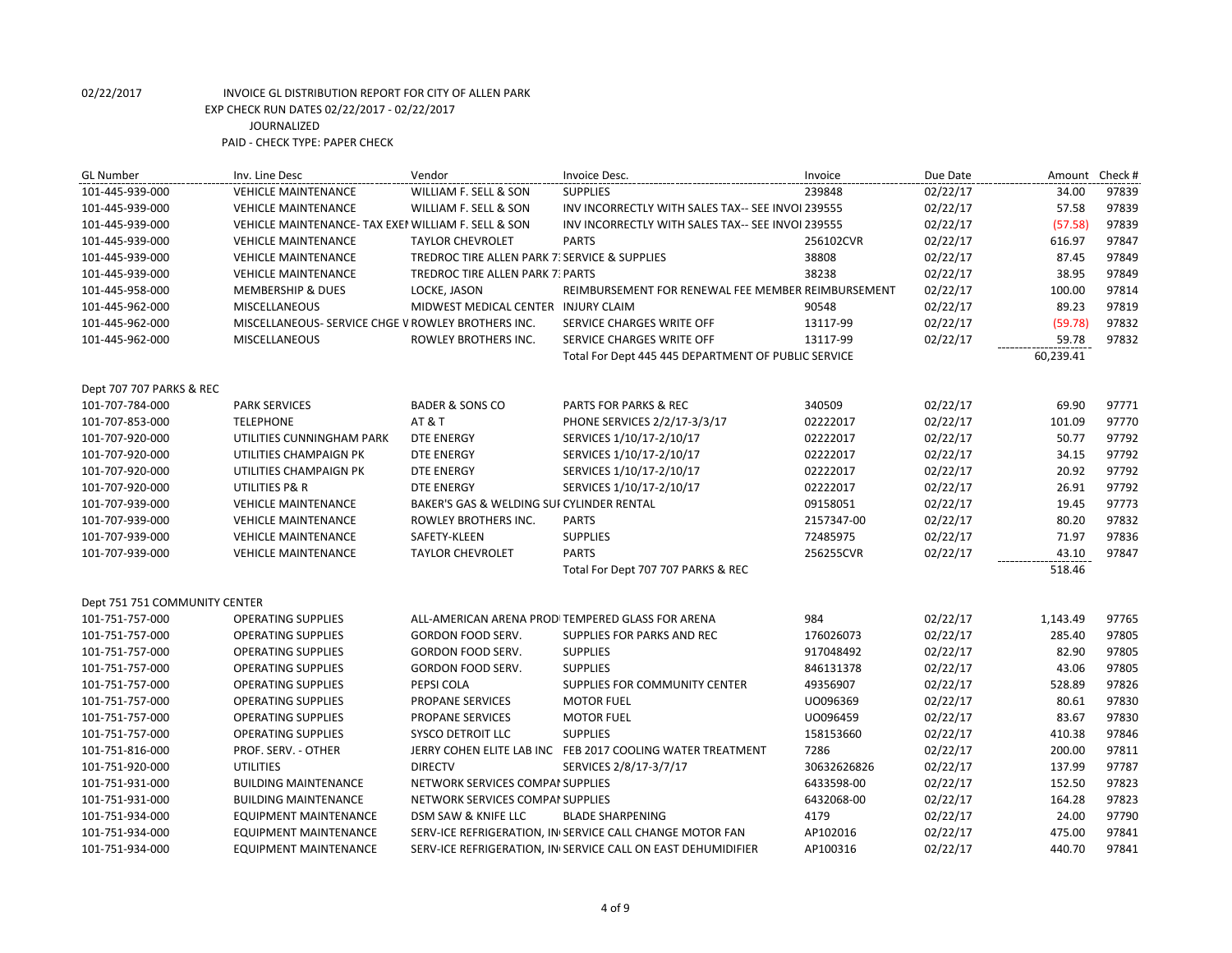| <b>GL Number</b>                 | Inv. Line Desc              | Vendor                                          | Invoice Desc.                                                                          | Invoice         | Due Date | Amount     | Check # |
|----------------------------------|-----------------------------|-------------------------------------------------|----------------------------------------------------------------------------------------|-----------------|----------|------------|---------|
| 101-751-985-000                  | <b>CAPITAL OUTLAY</b>       | <b>EXPERT HEATING &amp; COOLING</b>             |                                                                                        | W23848          | 02/22/17 | 425.00     | 97799   |
| 101-751-985-000                  | <b>CAPITAL OUTLAY</b>       |                                                 | EXPERT HEATING & COOLING SERVICE CALL FOR COMMUNITY CENTER                             | W23850          | 02/22/17 | 800.00     | 97799   |
|                                  |                             |                                                 | Total For Dept 751 751 COMMUNITY CENTER                                                |                 |          | 5,477.87   |         |
| Dept 803 HISTORIAL               |                             |                                                 |                                                                                        |                 |          |            |         |
| 101-803-701-000                  | UTILITIES- HISTORICAL       | <b>DTE ENERGY</b>                               | SERVICES 1/10/17-2/10/17                                                               | 02222017        | 02/22/17 | 33.69      | 97792   |
| 101-803-701-000                  | UTILITES- HISTORICAL        | <b>DTE ENERGY</b>                               | SERVICES FOR GAS 1/11/17-2/9/17                                                        | 02222017        | 02/22/17 | 154.60     | 97795   |
|                                  |                             |                                                 | Total For Dept 803 HISTORIAL                                                           |                 |          | 188.29     |         |
|                                  |                             |                                                 | Total For Fund 101 GENERAL FUND                                                        |                 |          | 393,951.98 |         |
| Fund 249 BUILDING FUND           |                             |                                                 |                                                                                        |                 |          |            |         |
| Dept 000<br>249-000-607-000      | <b>FEES REVENUE</b>         | DES MOINES STAMP MFG. CC SUPPLIES BLDG DEPT     |                                                                                        | 1087990         | 02/22/17 | 31.80      | 97784   |
| 249-000-607-000                  | <b>FEES REVENUE</b>         | DES MOINES STAMP MFG. CC SUPPLIES FOR BLDG DEPT |                                                                                        | 1088054         | 02/22/17 | 71.00      | 97784   |
| 249-000-607-000                  | <b>FEES REVENUE</b>         | DES MOINES STAMP MFG. CC SUPPLIES BLDG DEPT     |                                                                                        | 1088036         | 02/22/17 | 65.95      | 97784   |
|                                  |                             |                                                 | Total For Dept 000                                                                     |                 |          | 168.75     |         |
| Dept 371 371 BUILDING DEPARTMENT |                             |                                                 |                                                                                        |                 |          |            |         |
| 249-371-722-100                  |                             |                                                 | RETIREMENT CONTRIBUTION- DB I PNC INSTITUTIONAL INV.-BAF FEB 2017 PENSION CONTRIBUTION | <b>FEB 2017</b> | 02/22/17 | 5,151.00   | 97828   |
| 249-371-728-000                  | OFFICE SUPPLIES- BLDG DEPT  | <b>BS&amp;A SOFTWARE</b>                        | SERVICES FOR BLDG AND TREASURER                                                        | 110277          | 02/22/17 | 2,551.00   | 97777   |
| 249-371-821-000                  | MECHANICAL INSPECTIONS      | CARNILL, STEVE                                  | JANUARY 2017 MECHANICAL INSPECTIONS                                                    | <b>JAN 2017</b> | 02/22/17 | 2,066.05   | 97779   |
| 249-371-822-000                  | PLUMBING INSPECTIONS        | HALASH, JEROME                                  | JANUARY 2017 PLUMBING INSPECTIONS                                                      | <b>JAN 2017</b> | 02/22/17 | 2,685.20   | 97808   |
| 249-371-853-000                  | TELEPHONE-DAVE BOOMER       | <b>VERIZON WIRELESS</b>                         | SERVICES VARIOUS DEPTS 1/2/17-2/1/17                                                   | 9779518195      | 02/22/17 | 49.95      | 97852   |
| 249-371-962-000                  | <b>MISCELLANEOUS</b>        | <b>BAKER, MATT</b>                              | REIMBURSEMENT FOR DOWNTOWN PARKING REIMBURSEMENT                                       |                 | 02/22/17 | 20.00      | 97774   |
| 249-371-985-000                  | <b>CAPITAL OUTLAY</b>       | <b>BS&amp;A SOFTWARE</b>                        | NET TRAINING 1/23/17-1/26/17                                                           | 111004          | 02/22/17 | 4,885.00   | 97777   |
|                                  |                             |                                                 | Total For Dept 371 371 BUILDING DEPARTMENT                                             |                 |          | 17,408.20  |         |
|                                  |                             |                                                 | Total For Fund 249 BUILDING FUND                                                       |                 |          | 17,576.95  |         |
| Fund 250 DDA OPERATING           |                             |                                                 |                                                                                        |                 |          |            |         |
| Dept 000                         |                             |                                                 |                                                                                        |                 |          |            |         |
| 250-000-826-000                  | <b>LEGAL SERVICES</b>       | MILLER & MILLER, P.C.                           | JAN 2017 LEGAL SERIVCES                                                                | A-02012017      | 02/22/17 | 1,250.00   | 97820   |
| 250-000-826-000                  | <b>LEGAL SERVICES</b>       | MILLER & MILLER, P.C.                           | FEB 2017 LEGAL SERVICES                                                                | A-03012017      | 02/22/17 | 1,250.00   | 97820   |
| 250-000-920-000                  | <b>UTILITIES</b>            | <b>DTE ENERGY</b>                               | SERVICES 15500 BEATRICE PARKING LOT LIGHT 161895800019                                 |                 | 02/22/17 | 277.42     | 97791   |
| 250-000-920-000                  | <b>UTILITIES</b>            | <b>DTE ENERGY</b>                               | PARKING LOT SERVICES ALLEN RD 1/5/17-2/3/1194093500016                                 |                 | 02/22/17 | 156.79     | 97793   |
| 250-000-931-000                  | <b>BUILDING MAINTENANCE</b> | A & B LOCKSMITH                                 | SERVICES TO REPAIR FRONT DOOR                                                          | 81883           | 02/22/17 | 70.00      | 97762   |
| 250-000-931-000                  | <b>BUILDING MAINTENANCE</b> | <b>HADDIX ELECTRIC</b>                          | JANUARY LIGHT CHECK DDA OFFICE                                                         | 8432            | 02/22/17 | 2,257.54   | 97807   |
| 250-000-931-000                  | <b>BUILDING MAINTENANCE</b> | <b>HADDIX ELECTRIC</b>                          | <b>FEB LIGHT CHECKS</b>                                                                | 8451            | 02/22/17 | 1,182.50   | 97807   |
| 250-000-962-000                  | <b>MISCELLANEOUS</b>        |                                                 | DOWNRIVER PEST CONTROL PEST CONTROL SERVICES FOR JAN 2017                              | <b>JAN 2017</b> | 02/22/17 | 130.00     | 97789   |
|                                  |                             |                                                 | Total For Dept 000                                                                     |                 |          | 6,574.25   |         |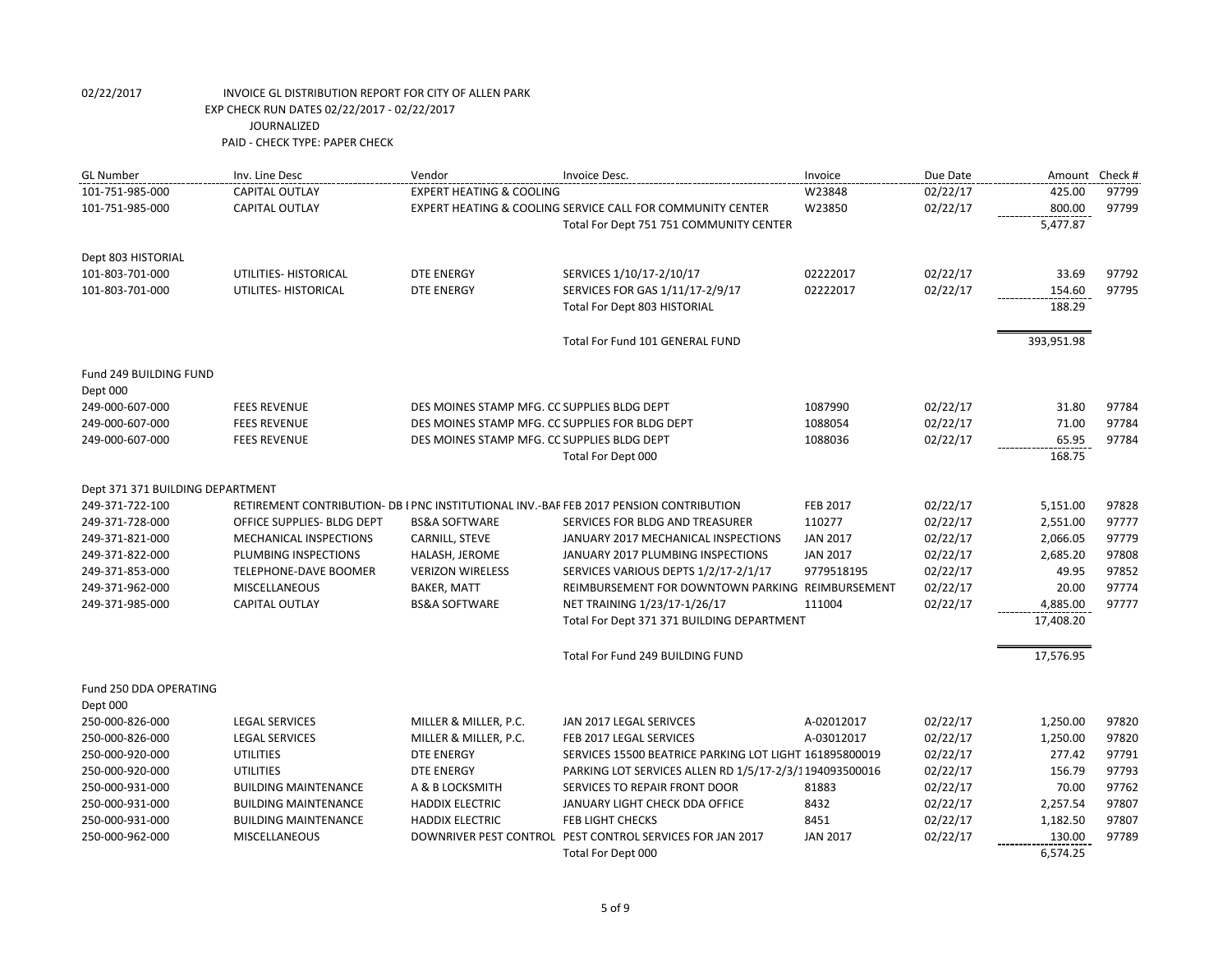| <b>GL Number</b>                   | Inv. Line Desc              | Vendor                                          | Invoice Desc.                                                             | Invoice        | Due Date | Amount Check # |       |
|------------------------------------|-----------------------------|-------------------------------------------------|---------------------------------------------------------------------------|----------------|----------|----------------|-------|
|                                    |                             |                                                 | Total For Fund 250 DDA OPERATING                                          |                |          | 6,574.25       |       |
| Fund 265 DRUG FORFEITURE - FEDERAL |                             |                                                 |                                                                           |                |          |                |       |
| Dept 000                           |                             |                                                 |                                                                           |                |          |                |       |
| 265-000-939-000                    | <b>VEHICLE MAINTENANCE</b>  | BAKER'S GAS & WELDING SUI CYLINDER RENTAL       |                                                                           | 09158051       | 02/22/17 | 19.49          | 97773 |
| 265-000-939-000                    | <b>VEHICLE MAINTENANCE</b>  | <b>GLENDALE AUTO VALUE</b>                      | <b>CREDIT ON RET PARTS</b>                                                | CM359-118957   | 02/22/17 | (120.00)       | 97802 |
| 265-000-939-000                    | <b>VEHICLE MAINTENANCE</b>  | <b>GLENDALE AUTO VALUE</b>                      | PARTS FOR 2015 FORD POLICE DEPT                                           | 359-119131     | 02/22/17 | 355.70         | 97802 |
| 265-000-939-000                    | <b>VEHICLE MAINTENANCE</b>  | <b>GLENDALE AUTO VALUE</b>                      | <b>CREDIT RET PARTS FROM INV 118376</b>                                   | CM359-118431   | 02/22/17 | (40.00)        | 97802 |
| 265-000-939-000                    | <b>VEHICLE MAINTENANCE</b>  | <b>GLENDALE AUTO VALUE</b>                      | PARTS FOR 2009 CHEV TAHOE                                                 | 359-118534     | 02/22/17 | 31.70          | 97802 |
| 265-000-939-000                    | <b>VEHICLE MAINTENANCE</b>  | <b>GLENDALE AUTO VALUE</b>                      | PARTS FOR 2009 CHEV TAHOE                                                 | 359-118414     | 02/22/17 | 366.85         | 97802 |
| 265-000-939-000                    | <b>VEHICLE MAINTENANCE</b>  | <b>GLENDALE AUTO VALUE</b>                      | <b>PARTS</b>                                                              | 359-118416     | 02/22/17 | 9.69           | 97802 |
| 265-000-939-000                    | <b>VEHICLE MAINTENANCE</b>  | <b>GLENDALE AUTO VALUE</b>                      | PARTS FOR 2014 POLICE INTERCEPTOR                                         | 359-118840     | 02/22/17 | 614.25         | 97802 |
| 265-000-939-000                    | <b>VEHICLE MAINTENANCE</b>  | ROWLEY BROTHERS INC.                            | <b>PARTS</b>                                                              | 2157347-00     | 02/22/17 | 80.20          | 97832 |
| 265-000-939-000                    | <b>VEHICLE MAINTENANCE</b>  | SAFELITE FULFILLMENT INC SUPPLIES               |                                                                           | 03501-021692   | 02/22/17 | 220.00         | 97835 |
| 265-000-939-000                    | <b>VEHICLE MAINTENANCE</b>  | SAFETY-KLEEN                                    | <b>SUPPLIES</b>                                                           | 72485975       | 02/22/17 | 71.97          | 97836 |
|                                    |                             |                                                 | Total For Dept 000                                                        |                |          | 1,609.85       |       |
|                                    |                             |                                                 | Total For Fund 265 DRUG FORFEITURE - FEDERAL                              |                |          | 1,609.85       |       |
| Fund 271 LIBRARY                   |                             |                                                 |                                                                           |                |          |                |       |
| Dept 000                           |                             |                                                 |                                                                           |                |          |                |       |
| 271-000-757-000                    | <b>OPERATING SUPPLIES</b>   | DEMCO, INC.                                     | <b>SUPPLIES FOR LIBRARY</b>                                               | 6058961        | 02/22/17 | 333.00         | 97783 |
| 271-000-827-000                    | <b>LIBRARY SERVICES</b>     |                                                 | UNIQUE MANAGEMENT SERV PLACEMENTS 1/3/17-1/30/17                          | 440538         | 02/22/17 | 116.35         | 97850 |
| 271-000-828-000                    | <b>MATERIALS</b>            | <b>BAKER &amp; TAYLOR</b>                       | <b>SUPPLIES FOR LIBRARY</b>                                               | 2032629393     | 02/22/17 | 85.31          | 97772 |
| 271-000-828-000                    | <b>MATERIALS</b>            | <b>BLACKSTONE AUDIO, INC</b>                    | <b>SUPPLIES FOR LIBRARY</b>                                               | 885269         | 02/22/17 | 23.99          | 97775 |
| 271-000-828-000                    | <b>MATERIALS</b>            | <b>BLACKSTONE AUDIO, INC</b>                    | <b>SUPPLIES FOR LIBRARY</b>                                               | 884324         | 02/22/17 | 23.99          | 97775 |
| 271-000-828-000                    | <b>MATERIALS</b>            | <b>BRODART CO.</b>                              | <b>SUPPLIES FOR LIBRARY</b>                                               | B4885720       | 02/22/17 | 38.71          | 97776 |
| 271-000-828-000                    | <b>MATERIALS</b>            | SCHOLASTIC LIBRARY PUBLISI SUPPLIES FOR LIBRARY |                                                                           | 11475456       | 02/22/17 | 156.00         | 97837 |
| 271-000-931-000                    | <b>BUILDING MAINTENANCE</b> | RECORD AUTOMATIC DOORS PARTS                    |                                                                           | 24472          | 02/22/17 | 974.09         | 97831 |
|                                    |                             |                                                 | Total For Dept 000                                                        |                |          | 1,751.44       |       |
|                                    |                             |                                                 | <b>Total For Fund 271 LIBRARY</b>                                         |                |          | 1,751.44       |       |
| Fund 592 WATER & SEWER             |                             |                                                 |                                                                           |                |          |                |       |
| Dept 600 WATER                     |                             |                                                 |                                                                           |                |          |                |       |
| 592-600-745-400                    | <b>METER MAINTENANCE</b>    | ETNA SUPPLY COMPANY                             | <b>SUPPLIES</b>                                                           | S102103172.001 | 02/22/17 | 1,580.00       | 97797 |
| 592-600-873-000                    | <b>MAIN MAINTENANCE</b>     | ETNA SUPPLY COMPANY                             | <b>SUPPLIES</b>                                                           | S102103172.001 | 02/22/17 | 90.00          | 97797 |
| 592-600-873-000                    | <b>MAIN MAINTENANCE</b>     | JOHN D. OSBORNE TRUCKING CLASS 2 FILL SAND      |                                                                           | 087957         | 02/22/17 | 394.68         | 97812 |
| 592-600-873-000                    | <b>MAIN MAINTENANCE</b>     | MICHIGAN BUSINESS & AUCT SERVICES WATER DEPT    |                                                                           | 75727          | 02/22/17 | 17.25          | 97829 |
| 592-600-985-000                    | <b>CAPITAL OUTLAY</b>       |                                                 | BRICCO EXCAVATING CO LLC JOB AP-24 PMT #3 WARWICK & ARLINGTON W JOB AP-24 |                | 02/22/17 | 183,534.49     | 97857 |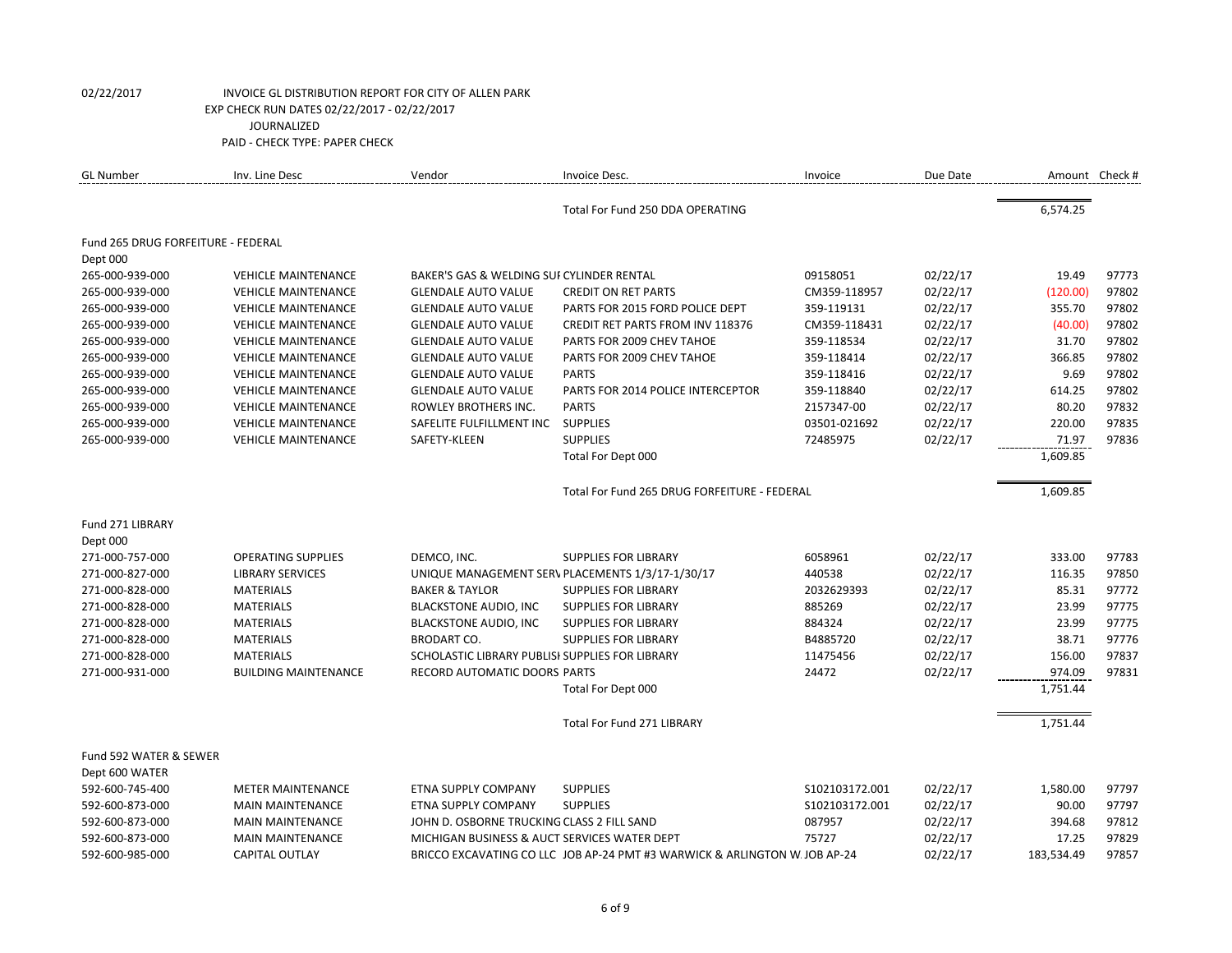| <b>GL Number</b>                      | Inv. Line Desc                                     | Vendor                                    | Invoice Desc.                                                                   | Invoice              | Due Date | Amount Check # |       |
|---------------------------------------|----------------------------------------------------|-------------------------------------------|---------------------------------------------------------------------------------|----------------------|----------|----------------|-------|
|                                       |                                                    |                                           | Total For Dept 600 WATER                                                        |                      |          | 185,616.42     |       |
|                                       |                                                    |                                           |                                                                                 |                      |          |                |       |
| Dept 601 601 SEWER<br>592-601-757-000 | <b>OPERATING SUPPLIES</b>                          | <b>GRAINGER</b>                           | <b>PARTS</b>                                                                    | 9355424053           | 02/22/17 | 69.68          | 97806 |
| 592-601-757-000                       | <b>OPERATING SUPPLIES</b>                          | WILLIAM F. SELL & SON                     | <b>PARTS</b>                                                                    | 239879               | 02/22/17 | 799.96         | 97839 |
| 592-601-908-000                       | <b>IWC CHARGES- DETROIT</b>                        |                                           | GREAT LAKES WATER AUTHO IWC CHARGES FOR DEC 2016                                | <b>DECIWC</b>        | 02/22/17 | 2,562.43       | 97785 |
| 592-601-920-000                       | <b>UTILITIES</b>                                   | <b>AT &amp; T</b>                         | PHONE SERVICES 2/2/17-3/3/17                                                    | 02222017             | 02/22/17 | 76.95          | 97770 |
| 592-601-920-000                       | <b>UTILITIES</b>                                   | AT&T                                      | PHONE SERVICES 2/2/17-3/3/17                                                    | 02222017             | 02/22/17 | 151.52         | 97770 |
| 592-601-920-000                       | UTILITIES-17501 OAKWOOD                            | <b>DTE ENERGY</b>                         | SERVICES 1/10/17-2/10/17                                                        | 02222017             | 02/22/17 | 40.44          | 97792 |
| 592-601-927-050                       | SEWAGE DISPOSAL-DETROIT                            |                                           | GREAT LAKES WATER AUTHO SEWAGE CHARGES FOR JAN 2017                             | JANSEWAGE            | 02/22/17 | 56,000.00      | 97786 |
| 592-601-939-100                       | <b>VEHICLE MAINTENANCE</b>                         | BAKER'S GAS & WELDING SUI CYLINDER RENTAL |                                                                                 | 09158051             | 02/22/17 | 19.45          | 97773 |
|                                       |                                                    |                                           | <b>PARTS</b>                                                                    | 359-119297           | 02/22/17 | 93.36          | 97802 |
| 592-601-939-100                       | <b>VEHICLE MAINTENANCE</b>                         | <b>GLENDALE AUTO VALUE</b>                | <b>PARTS</b>                                                                    |                      | 02/22/17 | 4.78           | 97802 |
| 592-601-939-100                       | <b>VEHICLE MAINTENANCE</b>                         | <b>GLENDALE AUTO VALUE</b>                |                                                                                 | 359-118749           |          |                |       |
| 592-601-939-100                       | <b>VEHICLE MAINTENANCE</b>                         | <b>GLENDALE AUTO VALUE</b>                | <b>PARTS</b>                                                                    | 359-118766           | 02/22/17 | 5.58           | 97802 |
| 592-601-939-100                       | <b>VEHICLE MAINTENANCE</b>                         |                                           | GLOBAL TELEMATIC SOLUTIO MONTHLY SUBSCRIPTION SERVICES 1/27/17-2/26586          |                      | 02/22/17 | 175.00         | 97804 |
| 592-601-939-100                       | <b>VEHICLE MAINTENANCE</b>                         | ROWLEY BROTHERS INC.                      | <b>PARTS</b>                                                                    | 2157346-00           | 02/22/17 | 134.20         | 97832 |
| 592-601-939-100                       | <b>VEHICLE MAINTENANCE</b>                         | ROWLEY BROTHERS INC.                      | <b>PARTS</b>                                                                    | 2157347-00           | 02/22/17 | 80.20          | 97832 |
| 592-601-939-100                       | <b>VEHICLE MAINTENANCE</b>                         | ROWLEY BROTHERS INC.                      | <b>CREDIT ON RETURN PARTS</b>                                                   | 2158182-00           | 02/22/17 | (25.00)        | 97832 |
| 592-601-939-100                       | <b>VEHICLE MAINTENANCE</b>                         | ROWLEY BROTHERS INC.                      | <b>CREDIT ON RETURN PARTS</b>                                                   | 2158182-00           | 02/22/17 | (25.00)        | 97832 |
| 592-601-939-100                       | <b>VEHICLE MAINTENANCE</b>                         | SAFETY-KLEEN                              | <b>SUPPLIES</b>                                                                 | 72485975             | 02/22/17 | 72.00          | 97836 |
| 592-601-939-100                       | <b>VEHICLE MAINTENANCE</b>                         | WILLIAM F. SELL & SON                     | PARTS REP INV 239749                                                            | 240181               | 02/22/17 | 20.49          | 97839 |
| 592-601-939-100                       | <b>VEHICLE MAINTENANCE</b>                         | WILLIAM F. SELL & SON                     | INV INCORRECTLY SALES TAX SEE INV 240181                                        | 239749               | 02/22/17 | 21.72          | 97839 |
| 592-601-939-100                       | VEHICLE MAINTENANCE-TAX EXEN WILLIAM F. SELL & SON |                                           | INV INCORRECTLY SALES TAX SEE INV 240181                                        | 239749               | 02/22/17 | (21.72)        | 97839 |
| 592-601-960-000                       | <b>TRAINING &amp; EDUCATION</b>                    | <b>STATE OF MICHIGAN</b>                  | DISTRIBUTION CERTIFICATE                                                        | <b>WILLIAM MINER</b> | 02/22/17 | 70.00          | 97843 |
| 592-601-960-000                       | TRAINING & EDUCATION                               | <b>STATE OF MICHIGAN</b>                  | APPLICATION FOR DISTRIBUTION CERT                                               | <b>JUSTIN OGDEN</b>  | 02/22/17 | 70.00          | 97844 |
| 592-601-960-000                       | <b>TRAINING &amp; EDUCATION</b>                    | <b>STATE OF MICHIGAN</b>                  | APPLICATION FOR DISTRIBUTION CERT                                               | M OLOUGHLIN          | 02/22/17 | 70.00          | 97845 |
| 592-601-962-000                       | <b>MISCELLANEOUS</b>                               | MAILFINANCE                               | LEASING SERVICES MAIL SORTER 3/13/17-6/12, N6392846                             |                      | 02/22/17 | 938.65         | 97815 |
| 592-601-987-500                       | DISTRICT ONE SEWER PROJECT                         |                                           | THE BANK OF NEW YORK MEI PRINCIPAL AND INTEREST ON BONDS 0062-MF, 5247-01 FINAL |                      | 02/22/17 | 657,636.01     | 97848 |
|                                       |                                                    |                                           | Total For Dept 601 601 SEWER                                                    |                      |          | 719,040.70     |       |
| Dept 603 603 BASIN                    |                                                    |                                           |                                                                                 |                      |          |                |       |
| 592-603-853-000                       | <b>TELEPHONE</b>                                   | <b>AT &amp; T</b>                         | PHONE SERVICES 2/2/17-3/3/17                                                    | 02222017             | 02/22/17 | 103.45         | 97770 |
| 592-603-853-000                       | <b>TELEPHONE</b>                                   | <b>AT &amp; T</b>                         | PHONE SERVICES 2/2/17-3/3/17                                                    | 02222017             | 02/22/17 | 101.06         | 97770 |
| 592-603-853-000                       | TELEPHONE-DAVE HAGEMAN                             | <b>VERIZON WIRELESS</b>                   | SERVICES VARIOUS DEPTS 1/2/17-2/1/17                                            | 9779518195           | 02/22/17 | 49.95          | 97852 |
| 592-603-853-000                       | TELEPHONE- MIKE SIMERLY                            | <b>VERIZON WIRELESS</b>                   | SERVICES VARIOUS DEPTS 1/2/17-2/1/17                                            | 9779518195           | 02/22/17 | 49.95          | 97852 |
| 592-603-853-000                       | TELEPHONE- CREDIT ADJ BILL MINI VERIZON WIRELESS   |                                           | SERVICES VARIOUS DEPTS 1/2/17-2/1/17                                            | 9779518195           | 02/22/17 | (100.00)       | 97852 |
| 592-603-853-000                       | TELEPHONE- CREDIT ADJ JUSTIN D. VERIZON WIRELESS   |                                           | SERVICES VARIOUS DEPTS 1/2/17-2/1/17                                            | 9779518195           | 02/22/17 | (100.00)       | 97852 |
| 592-603-853-000                       | TELEPHONE- KEN SIMERLY                             | <b>VERIZON WIRELESS</b>                   | SERVICES VARIOUS DEPTS 1/2/17-2/1/17                                            | 9779518195           | 02/22/17 | 27.74          | 97852 |
| 592-603-853-000                       | TELEPHONE-TOM MURRAY                               | <b>VERIZON WIRELESS</b>                   | SERVICES VARIOUS DEPTS 1/2/17-2/1/17                                            | 9779518195           | 02/22/17 | 60.51          | 97852 |
| 592-603-853-000                       | <b>TELEPHONE- MATT DOHRING</b>                     | <b>VERIZON WIRELESS</b>                   | SERVICES VARIOUS DEPTS 1/2/17-2/1/17                                            | 9779518195           | 02/22/17 | 60.51          | 97852 |
| 592-603-853-000                       | TELEPHONE- BILL MINER                              | <b>VERIZON WIRELESS</b>                   | SERVICES VARIOUS DEPTS 1/2/17-2/1/17                                            | 9779518195           | 02/22/17 | 50.51          | 97852 |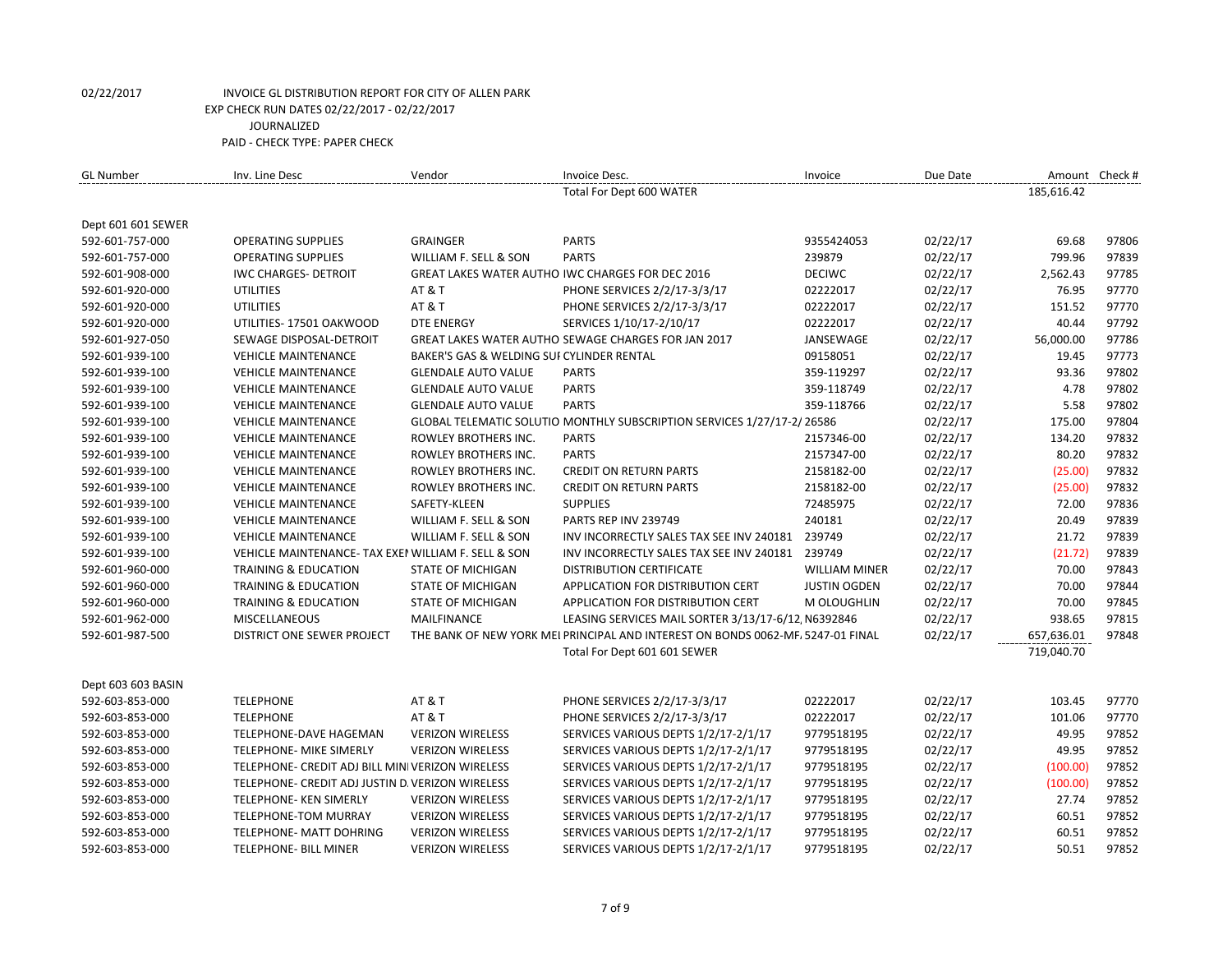| <b>GL Number</b>                    | Inv. Line Desc                                | Vendor                  | Invoice Desc.                                                                         | Invoice                 | Due Date | Amount Check # |       |
|-------------------------------------|-----------------------------------------------|-------------------------|---------------------------------------------------------------------------------------|-------------------------|----------|----------------|-------|
| 592-603-853-000                     | TELEPHONE-JUSTIN DANOSK                       | <b>VERIZON WIRELESS</b> | SERVICES VARIOUS DEPTS 1/2/17-2/1/17                                                  | 9779518195              | 02/22/17 | 50.51          | 97852 |
| 592-603-853-000                     | TELEPHONE-TRANSPORTATION ON VERIZON WIRELESS  |                         | SERVICES VARIOUS DEPTS 1/2/17-2/1/17                                                  | 9779518195              | 02/22/17 | 45.81          | 97852 |
| 592-603-853-000                     | TELEPHONE- TRANSPORTATION TV VERIZON WIRELESS |                         | SERVICES VARIOUS DEPTS 1/2/17-2/1/17                                                  | 9779518195              | 02/22/17 | 16.52          | 97852 |
| 592-603-853-000                     | TELEPHONE- TRANSPORTATION TI VERIZON WIRELESS |                         | SERVICES VARIOUS DEPTS 1/2/17-2/1/17                                                  | 9779518195              | 02/22/17 | 16.52          | 97852 |
| 592-603-853-000                     | TELEPHONE- NEW DPW TWO                        | <b>VERIZON WIRELESS</b> | SERVICES VARIOUS DEPTS 1/2/17-2/1/17                                                  | 9779518195              | 02/22/17 | 50.51          | 97852 |
| 592-603-853-000                     | TELEPHONE- NEW DPW ONE                        | <b>VERIZON WIRELESS</b> | SERVICES VARIOUS DEPTS 1/2/17-2/1/17                                                  | 9779518195              | 02/22/17 | 27.74          | 97852 |
| 592-603-853-000                     | <b>TELEPHONE- TERRY KEHR</b>                  | <b>VERIZON WIRELESS</b> | SERVICES VARIOUS DEPTS 1/2/17-2/1/17                                                  | 9779518195              | 02/22/17 | 59.95          | 97852 |
| 592-603-853-000                     | <b>TELEPHONE- ON CALL WATER</b>               | <b>VERIZON WIRELESS</b> | SERVICES VARIOUS DEPTS 1/2/17-2/1/17                                                  | 9779518195              | 02/22/17 | 27.74          | 97852 |
| 592-603-853-000                     | <b>TELEPHONE- BASIN</b>                       | <b>VERIZON WIRELESS</b> | SERVICES FOR BASIN SERVICES 1/11/19-2/10/1 9780092126                                 |                         | 02/22/17 | 239.58         | 97854 |
| 592-603-920-000                     | UTILITIES BASIN                               | <b>DTE ENERGY</b>       | SERVICES 1/10/17-2/10/17                                                              | 02222017                | 02/22/17 | 88.23          | 97792 |
| 592-603-920-000                     | UTILITIES ECP                                 | <b>DTE ENERGY</b>       | SERVICES 1/10/17-2/10/17                                                              | 02222017                | 02/22/17 | 4,699.71       | 97792 |
| 592-603-920-000                     | UTILITIES BASIN                               | <b>DTE ENERGY</b>       | SERVICES FOR GAS 1/11/17-2/9/17                                                       | 02222017                | 02/22/17 | 849.84         | 97795 |
| 592-603-920-000                     | UTILITIES BASIN APT 2                         | <b>DTE ENERGY</b>       | SERVICES FOR GAS 1/11/17-2/9/17                                                       | 02222017                | 02/22/17 | 578.30         | 97795 |
| 592-603-931-000                     | <b>BUILDING MAINTENANCE</b>                   | <b>GRAINGER</b>         | <b>PARTS</b>                                                                          | 9347396070              | 02/22/17 | 56.45          | 97806 |
| 592-603-939-000                     | <b>VEHICLE MAINTENANCE</b>                    | <b>GRAINGER</b>         | <b>PARTS</b>                                                                          | 9347396088              | 02/22/17 | 85.10          | 97806 |
| 592-603-939-000                     | <b>VEHICLE MAINTENANCE</b>                    | ROWLEY BROTHERS INC.    | <b>PARTS</b>                                                                          | 2157346-01              | 02/22/17 | 528.64         | 97832 |
|                                     |                                               |                         | Total For Dept 603 603 BASIN                                                          |                         |          | 7,724.83       |       |
|                                     |                                               |                         |                                                                                       |                         |          |                |       |
| Dept 604 ADMINISTRATION/DEBT        |                                               |                         |                                                                                       |                         |          |                |       |
| 592-604-722-100                     |                                               |                         | RETIREMENT CONTRIBUTION - W8 PNC INSTITUTIONAL INV.-BAF FEB 2017 PENSION CONTRIBUTION | <b>FEB 2017</b>         | 02/22/17 | 40,550.00      | 97828 |
|                                     |                                               |                         | Total For Dept 604 ADMINISTRATION/DEBT                                                |                         |          | 40,550.00      |       |
|                                     |                                               |                         | Total For Fund 592 WATER & SEWER                                                      |                         |          | 952,931.95     |       |
| Fund 701 TRUST AND AGENCY           |                                               |                         |                                                                                       |                         |          |                |       |
| Dept 000                            |                                               |                         |                                                                                       |                         |          |                |       |
| 701-000-242-000                     | <b>CITY FESTIVITIES ESCROW</b>                | <b>CBS OUTDOOR</b>      | FIVE ROADS SIGNS FOR 2017 STREET FAIR ADVI 2348364                                    |                         | 02/22/17 | 1,500.00       | 97780 |
| 701-000-245-000                     | <b>PARKS &amp; RECREATION ESCROW</b>          | MI CUSTOM SIGNS         | BANNERS MILLER & MILLER & LITTLE CEASERS 11149                                        |                         | 02/22/17 | 139.76         | 97818 |
| 701-000-245-000                     | PARKS & RECREATION ESCROW                     | MI CUSTOM SIGNS         | <b>BAL OF BANNER OF ICE ARENA</b>                                                     | 10821                   | 02/22/17 | 40.00          | 97818 |
| 701-000-246-500                     | <b>ENGINEERING ESCROW</b>                     | ARISTEO CONSTRUCTION    | REFUND OF ESCROW BALANCE FOR 17000 OAK ESCROW REFUND                                  |                         | 02/22/17 | 27,294.00      | 97767 |
|                                     |                                               |                         | Total For Dept 000                                                                    |                         |          | 28,973.76      |       |
|                                     |                                               |                         |                                                                                       |                         |          |                |       |
|                                     |                                               |                         | Total For Fund 701 TRUST AND AGENCY                                                   |                         |          | 28,973.76      |       |
| Fund 703 SCHOOL AND COUNTY TAX FUND |                                               |                         |                                                                                       |                         |          |                |       |
| Dept 000                            |                                               |                         |                                                                                       |                         |          |                |       |
| 703-000-225-009                     | DUE TO SCHOOLS- OPERATING                     |                         | ALLEN PARK PUBLIC SCHOOLS TAX DISTRIBUTION THRU 2/15/17                               | TAX DIST 2/15/17        | 02/22/17 | 10,024.60      | 1306  |
| 703-000-225-009                     | DUE TO SCHOOLS- DEBT                          |                         | ALLEN PARK PUBLIC SCHOOLS TAX DISTRIBUTION THRU 2/15/17                               | TAX DIST 2/15/17        | 02/22/17 | 27,291.91      | 1306  |
| 703-000-225-009                     | DUE TO SCHOOLS- OPERATING                     |                         | MELVINDALE NAP PUBLIC SCI TAX DISTRIBUTION THRU 2/15/17                               | <b>TAX THRU 2/15/17</b> | 02/22/17 | 1,509.93       | 1307  |
| 703-000-235-000                     |                                               |                         | DUE TO WAYNE CO.-COMM. COLLI WAYNE COUNTY TREASURER TAX DISTRIBUTION THRU 2/15/17     | <b>TAX THRU 2/15/17</b> | 02/22/17 | 702,378.42     | 1308  |
| 703-000-236-000                     | DUE TO WAYNE CO.- RESA/ISD                    |                         | WAYNE COUNTY TREASURER TAX DISTRIBUTION THRU 2/15/17                                  | <b>TAX THRU 2/15/17</b> | 02/22/17 | 9,973.80       | 1308  |